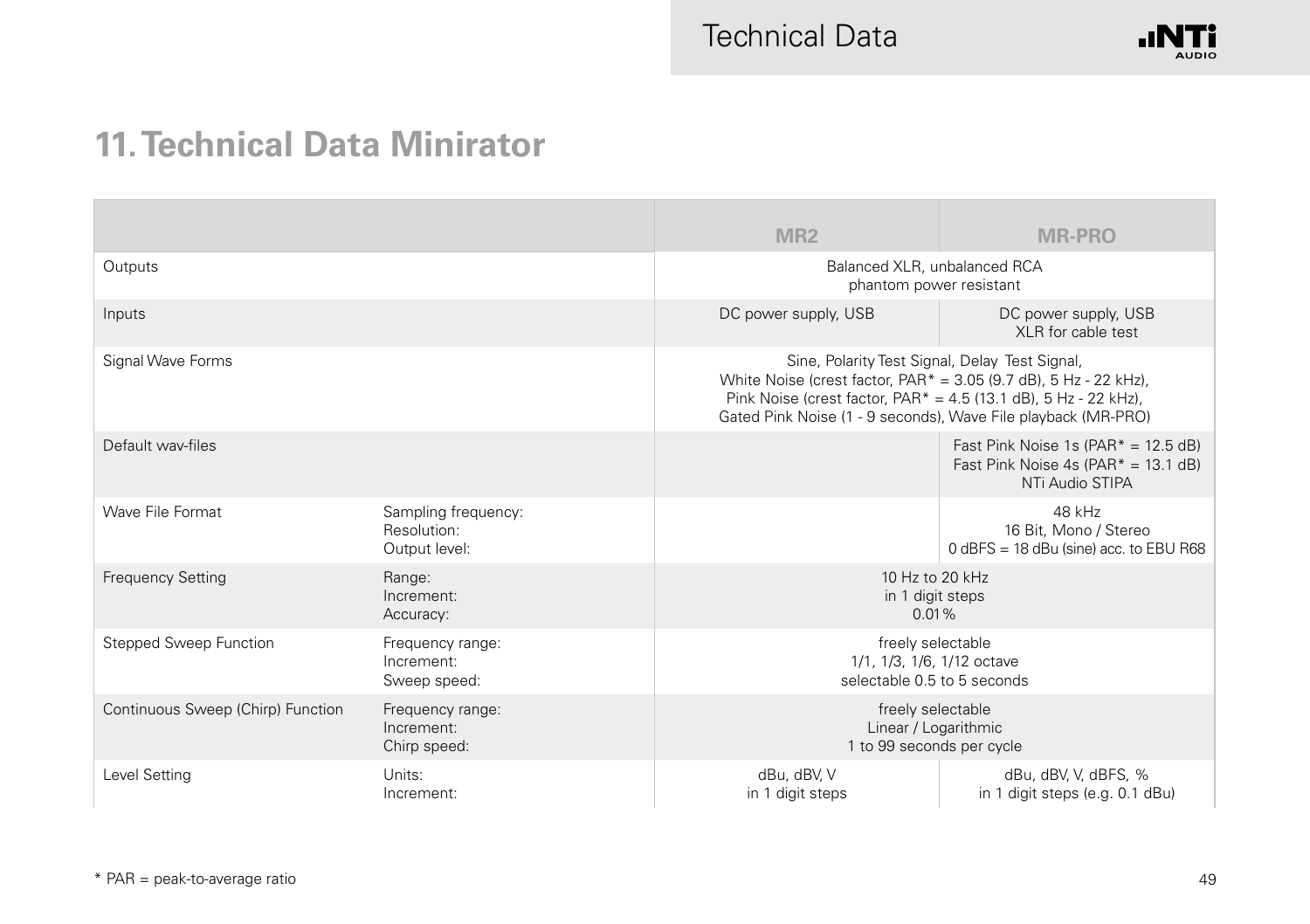

## Technical Data

|                                      |                                                                                | MR <sub>2</sub>                                                                                  | <b>MR-PRO</b>                                                                                                                                                                                   |  |
|--------------------------------------|--------------------------------------------------------------------------------|--------------------------------------------------------------------------------------------------|-------------------------------------------------------------------------------------------------------------------------------------------------------------------------------------------------|--|
| <b>Output Level Ranges</b>           | Sine, Sweep, Chirp<br><b>White Noise</b><br>Pink Noise<br>Polarity, Delay Test | $-80$ dBu to $+8$ dBu<br>$-80$ dBu to $+0$ dBu<br>$-80$ dBu to $-2$ dBu<br>$-80$ dBu to $+6$ dBu | $-80$ dBu to $+18$ dBu<br>$-80$ dBu to $+10$ dBu<br>$-80$ dBu to $+8$ dBu<br>$-80$ dBu to $+16$ dBu                                                                                             |  |
| <b>Flatness</b>                      | $RL > 600$ Ohm                                                                 | $\pm 0.5$ dB                                                                                     | $+0.2$ dB @ 10 Hz to 12 kHz<br>-0.1 dB / +0.3 dB @ 12 kHz to 20 kHz                                                                                                                             |  |
| Accuracy @ 1kHz                      |                                                                                | $+0.5$ dB                                                                                        | $+0.2$ dB                                                                                                                                                                                       |  |
| $THD + N$                            | 22 Hz to 22 kHz, average,<br>@ 1 kHz, typical                                  | -90 dB (0.0032%) @ 8 dBu,<br>Noise floor typ. 25 µV                                              | -96 dB (0.0016%) @ 18 dBu,<br>Noise floor typ. 15 µV                                                                                                                                            |  |
| Output Impedance                     |                                                                                | 200 Ohm (balanced)                                                                               | 12.5 Ohm balanced, Imax = 10 mA                                                                                                                                                                 |  |
| Impedance Measurement                | Method:<br>Measurement range:<br>Accuracy:                                     |                                                                                                  | Absolute value Z<br>4 Ohm to 50 kOhm (pin 2-3)<br>2 Ohm to 25 kOhm (pin 1-2 or 1-3)<br>$@f = 30$ Hz to 10 kHz (Sine)<br>$@$ Level from $-20$ to $+18$ dBu<br>±10% or ±20hm (whatever is higher) |  |
| Power Calculation                    | Reference voltage                                                              |                                                                                                  | 25 V, 35 V, 50 V, 70.7 V,<br>100 V, 140 V, 200 V                                                                                                                                                |  |
| Phantom Voltage                      | Measurement range:<br>Accuracy:                                                |                                                                                                  | $0$ to $54$ V<br>$+3$ % or $+0.5$ V                                                                                                                                                             |  |
| <b>USB Functionality</b>             |                                                                                | Firmware update                                                                                  | Firmware update<br>Mass Storage Device                                                                                                                                                          |  |
| Flash Memory                         |                                                                                |                                                                                                  | 512 MByte for storing wave files and<br>configurations                                                                                                                                          |  |
| Signal Balance Accuracy @ XLR-Output |                                                                                | $\geq$ 99% @ 1 kHz for output levels above -20 dBu                                               |                                                                                                                                                                                                 |  |
| Display                              |                                                                                | Graphical, with back light                                                                       |                                                                                                                                                                                                 |  |
| Auto-Power-Off                       |                                                                                |                                                                                                  | 10, 30, 60 minutes or OFF                                                                                                                                                                       |  |
| <b>Batteries</b>                     |                                                                                | 3 x AA Alkaline dry cells or rechargeable equivalents                                            |                                                                                                                                                                                                 |  |